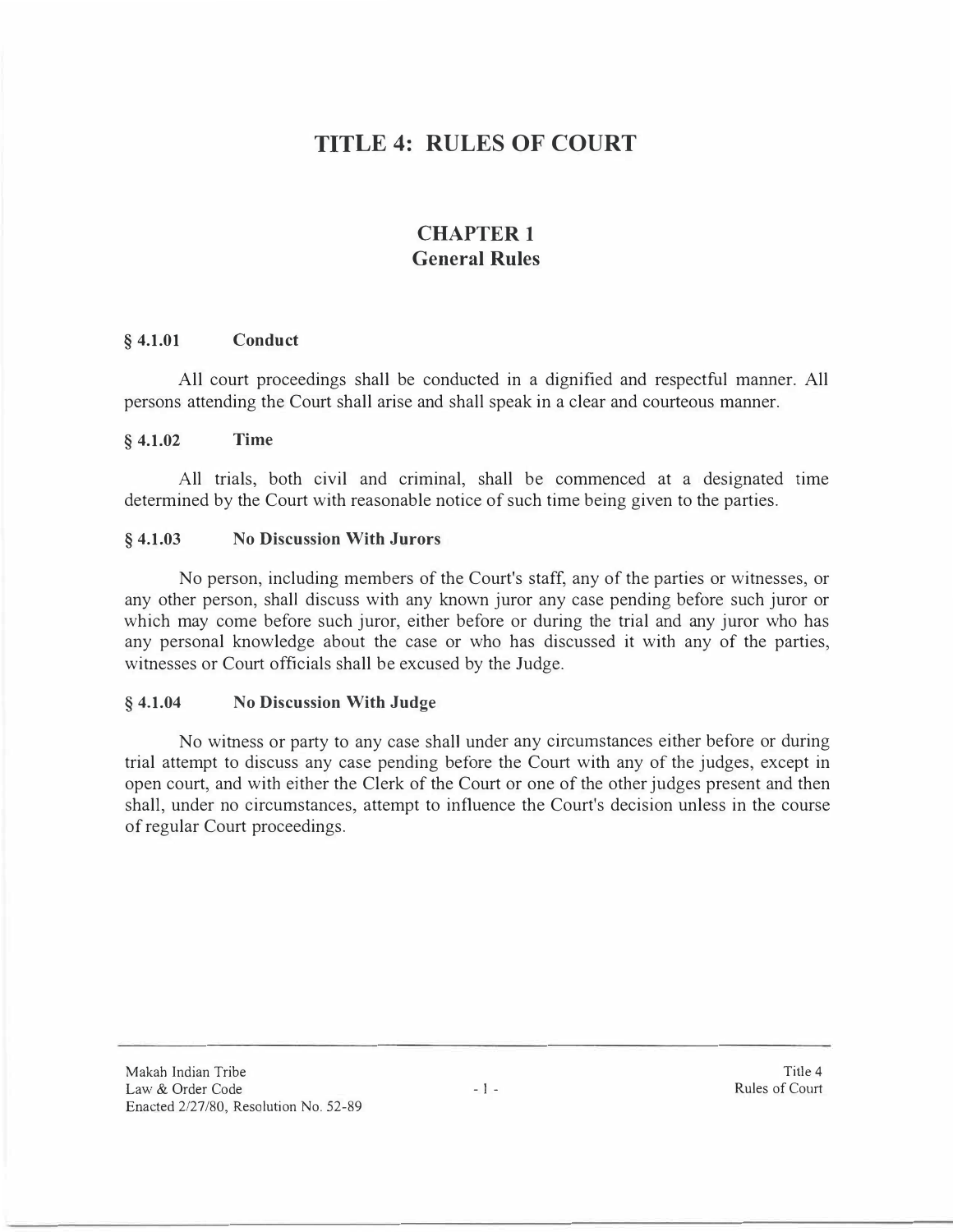## **CHAPTER2 Trial Procedure**

#### **§ 4.2.01 Impaneling a Jury**

In cases to be tried to a jury, the Clerk shall draw by lot twelve names from the jurors' list. Six members shall then be seated. The parties then shall be permitted alternately to question the jurors as to their impartiality and fairness and the Judge may excuse any juror if he feels in his judgment that the juror would not be completely fair and impartial. Any party to the case may challenge and have dismissed any juror for cause. The Judge shall decide as to the sufficiency of a challenge for cause. Each of the parties shall then have an opportunity to excuse three jurors without cause, commencing with the complainant and alternating until each has exercised as many challenges as he wishes, not to exceed three. As a juror is excused, the Clerk shall draw the name of another juror to take his place, and the parties alternately shall have an opportunity to examine such juror as to his fairness.

#### **§ 4.2.02 Swearing In a Witness**

All witnesses shall be administered an oath by the Court as follows: "Do you swear ( or affirm) to tell the truth in the matter now before you?"

#### **§ 4.2.03 Conduct of Trial**

A trial shall commence with the impaneling of the jury, if the case is to be tried to the jury. Complainant shall then make the opening statement setting forth the charge or charges against the defendant. The defendant shall have an opportunity to make a statement of his position. Upon the conclusion of such statement, the complainant shall call such witnesses and produce such exhibits as he may see fit. The defendant then shall have an opportunity to call such witness and produce such evidence as he may see fit. The complainant shall thereafter, in rebuttal, have an opportunity to call such witnesses and produce such evidence as he may see fit to rebut the evidence produced by the defendant. Both the complainant and defendant shall have the right to cross-examine witnesses produced by the other side.

#### **§ 4.2.04 Final Argument**

Upon the conclusion of the evidence, the complainant shall be given an opportunity to argue his case. The defendant shall then be given an opportunity to argue his case, and the complainant shall be given an opportunity to make a closing argument. Further argument may be allowed at the Court's discretion.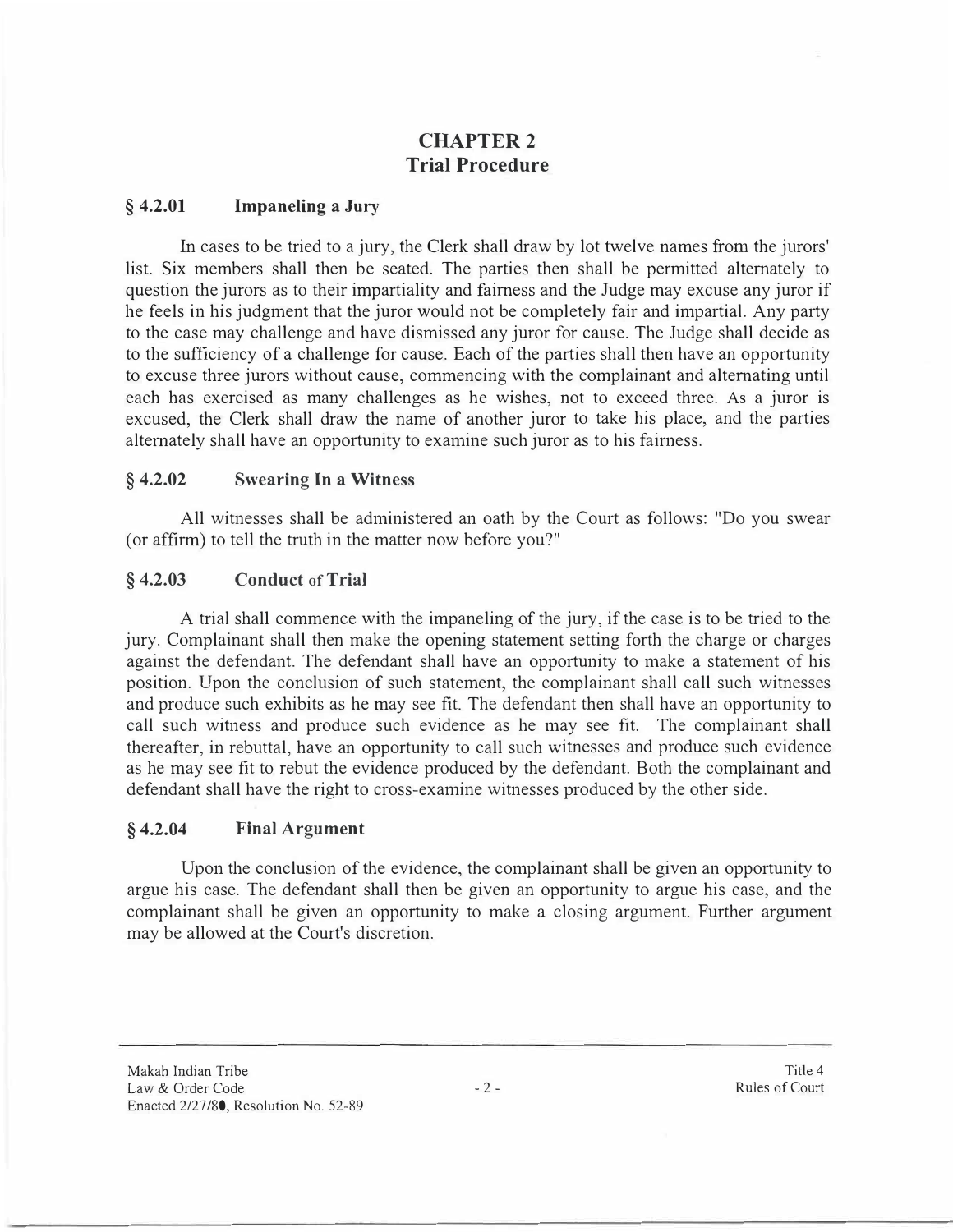## **CHAPTER3 Jury Instructions - Judgments**

#### **§ 4.3.01 Judgment in Non-Jury Cases**

After final arguments in cases tried without a jury, the Judge shall decide the case and render a judgment within a reasonable time.

#### **§ 4.3.02 Jury Instructions - Generally**

In all jury cases, after final argument, the Court shall instruct the jury as to the particular section of the Law and Order Code, Tribal ordinance or enactment or other applicable law that is involved in the case and read them the provisions thereof.

### **§ 4.3.03 Jury Instructions - Civil**

In a civil jury case, the Court shall instruct the jury that the complainant has the burden of proving his case by the greater weight of the evidence and that if they find that he has proved his case-by the greater weight of the evidence, then their verdict should be for the plaintiff, but, if on the other hand, they find that he has not proved his case by the greater weight of the evidence, then their verdict should be for the defendant.

### **§ 4.3.04 Jury Instructions - Criminal**

In a criminal jury case, in addition to reading the particular section of the Law and Order Code or Tribal ordinance or enactment that may be involved, the Court shall instruct the jury that the defendant is presumed to be innocent and must be proven guilty beyond a reasonable doubt and that if the jury believes beyond a reasonable doubt that the defendant is guilty, then they should find him guilty, but if they do not believe beyond a reasonable doubt that he is guilty, then they should find him not guilty.

#### **§ 4.3.05 Jury Instructions By a Party**

In all jury cases, either party may propose instructions to the jury which may be allowed by the trial judge if he finds that such instructions further the interests of justice.

### **§ 4.3.06 Jury Instructions - Final**

In all jury cases, the Judge shall instruct the jury that they shall retire to consider the matter and that each juror shall be given an opportunity to state his opinion, that they shall elect a foreman and that their decision shall be by a unanimous vote in criminal cases and at least a five to one majority in civil cases.